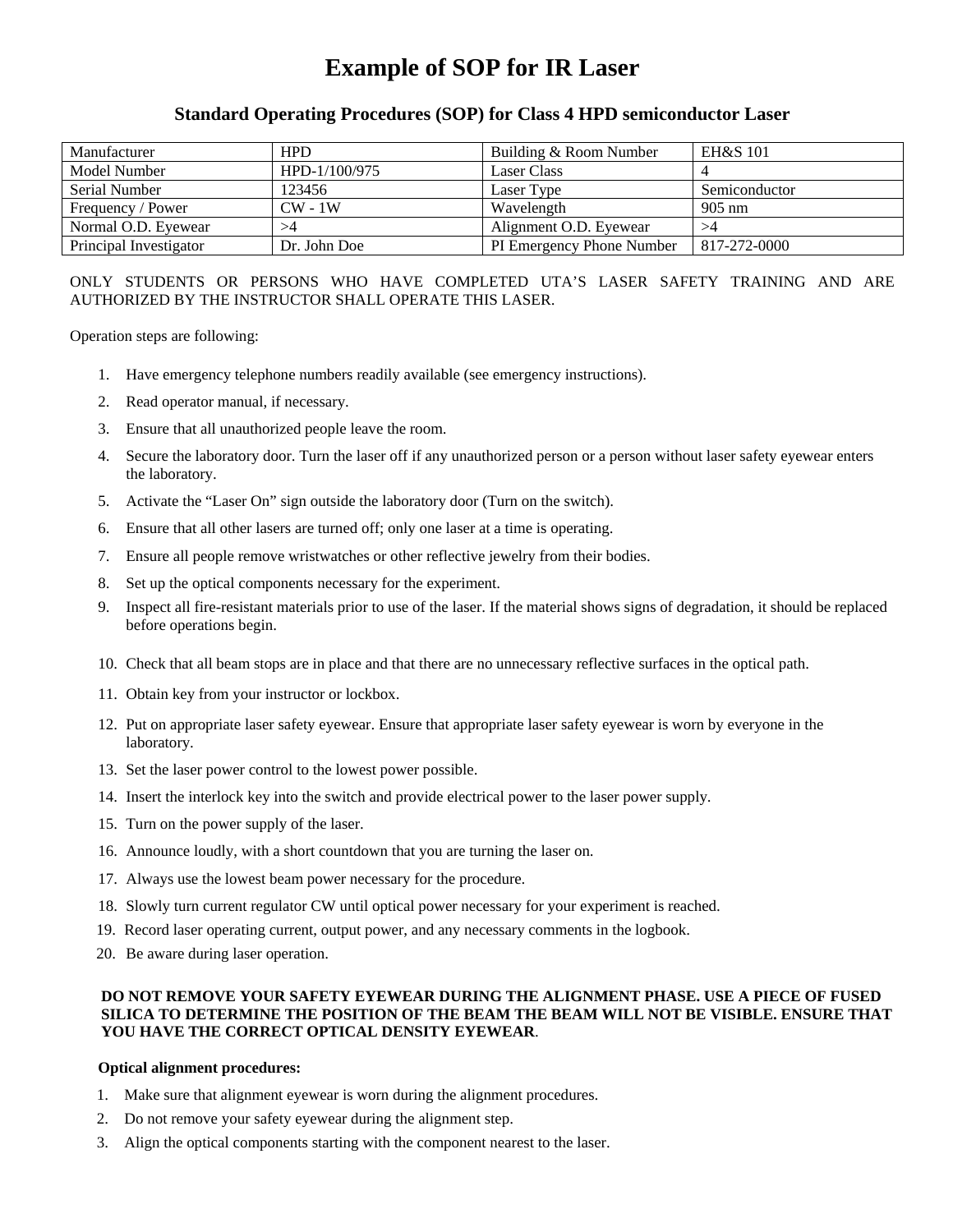- 4. After the first optical component is aligned, move the first beam block behind the next optical component. Repeat this procedure until the entire optical system is aligned.
- 5. It is important that the laser beam is limited to one new component at a time until the system is aligned. This will minimize uncontrolled reflection during the alignment procedure.

#### **Shutdown procedure:**

- 1. To switch off the laser: Slowly turn current regulator CCW to zero current.
- 2. Turn off the power supply of the laser.
- 3. Remove the key from the laser interlock switch.
- 4. Turn off the "Laser On" light by switching it off.
- 5. Remove your laser safety eyewear and place them in their proper storage area.
- 6. Return key to your instructor or lockbox.
- 7. Write comments in the logbook.

#### **Emergency Instructions:**

- 1. If possible, shut the laser off and remove the interlock key. If not possible, alert everyone to get out of the laboratory and leave the laboratory yourself.
- 2. If there is a fire, get everyone out of the laboratory immediately. At the same time shout "FIRE" loudly and frequently. Turn on a fire alarm.
- 3. Contact your instructor and the University's Laser Safety Officer at Ext. 2-2185 immediately and describes the emergency.
- 4. If necessary, contact the University Police, emergency number at Ext. 2-3003.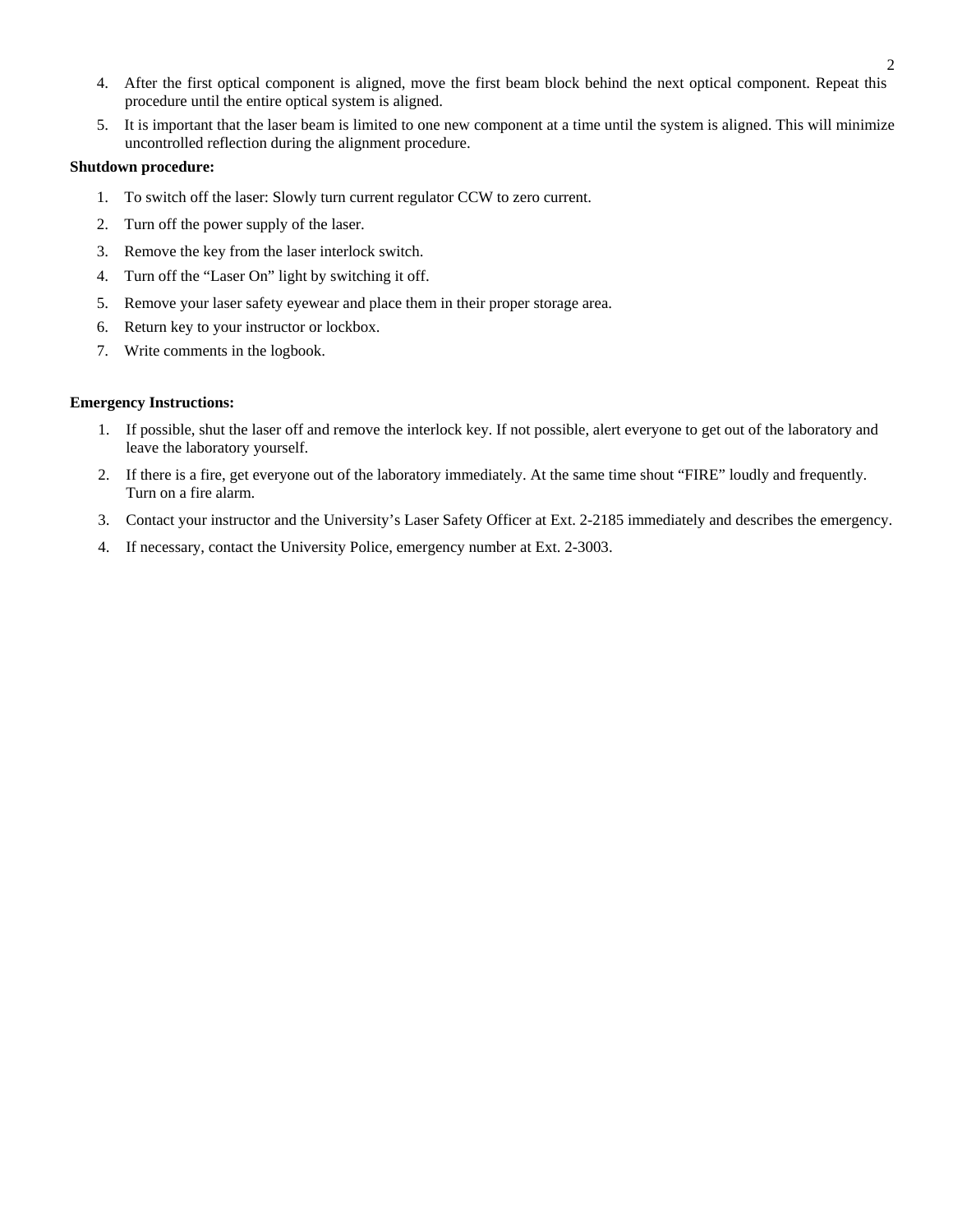## **Example of SOP for Visible Laser**

## **Standard Operating Procedures (SOP) for Class IIIB Blue Diode Laser**

| Manufacturer:           | <b>JDS UNIPHASE</b> | Building & Room #:     | <b>EH&amp;S 101</b> |
|-------------------------|---------------------|------------------------|---------------------|
| Model Number:           | 1125P               | Laser class:           | 3B                  |
| Serial Number:          | 123456              | Laser type:            | HeNe                |
| Frequency               | $CW - 10mW$         | Wavelength             | 632.8nm             |
| Normal O.D. Eyewear     |                     | Alignment O.D. Eyewear |                     |
| Principal Investigator: | Dr. John Doe        | Emergency phone #:     | 817-272-0000        |

### ONLY STUDENTS WHO HAVE COMPLETED UTA'S LASER SAFETY TRAINING AND ARE AUTHORIZED BY THE INSTRUCTOR SHALL OPERATE THIS LASER.

#### **Follow these steps anytime the laser is used.**

- 1. Have emergency telephone numbers readily available.
- 2. Read operator manual if necessary.
- 3. Obtain the key from your instructor or lockbox.
- 4. Ensure that all unauthorized people leave the room.
- 5. Secure the laboratory door.
- 6. Activate the "Laser On" sign outside the laboratory door (Turn on the switch).
- 7. Turn the laser off if any unauthorized person or a person without laser safety eyewear enters the laboratory.
- 8. Ensure that all personnel remove wristwatches or other reflective jewelry from their bodies.
- 9. Ensure that appropriate laser safety eyewear is worn by everyone in the laboratory.
- 10. Ensure that the toggle switch on the back panel of the power supply are on 'TTL+' and 'Cur' settings while the main power supply and key switch, both, are in OFF position.
- 11. Attach the laser head to the connector of the power supply and fasten it with the screws provided. Ensure that the power cord is connected in the AC power jack at the back panel of the power supply.
- 12. Remove the label on the aperture and open the shutter. Make sure all the reflective objects are cleared from the beam path.
- 13. Switch on the main power supply. The red LED 'Power' is on.
- 14. Turn the key switch to the ON position. The laser starts to work after about 5 seconds delay. The green LED 'Laser' is on. The warm up time is about 15 minutes. The laser should be emitting light now.
- 15. The numbers on the display at front panel shows the current in diode in Amperes. To change the display to view thermal resistance of diode OR thermal resistance value of the crystal, change the toggle switch at the back panel of power supply. Make sure the key switch is in OFF position before changing the toggle switch.
- 16. Switch off the main power supply and reset the key switch after few minutes to restart the laser system.

## DO NOT REMOVE YOUR SAFETY EYEWEAR DURING THE ALIGNMENT PHASE. IF YOU CANNOT SEE A FAINT IMAGE OF THE BEAM, YOU HAVE THE WRONG OPTICAL DENSITY EYEWEAR. TURN OFF THE LASER AND OBTAIN EYEWEAR WITH THE CORRECT OPTICAL DENSITY.

#### **Optical alignment procedures:**

- 1. All the optical alignments need to be carried out in presence of Dr. John Doe. All the other individuals besides Dr. Doe should leave the laboratory during the alignment procedures.
- 2. Make sure that alignment eyewear is worn during the alignment procedures. Do not remove your safety eyewear during the alignment step.
- 3. Set the laser to minimum current  $(\sim 0.8$ A) by adjusting the circular knob.
- 4. The laser is coupled with a fiber, which is placed on a three axes adjustable mount.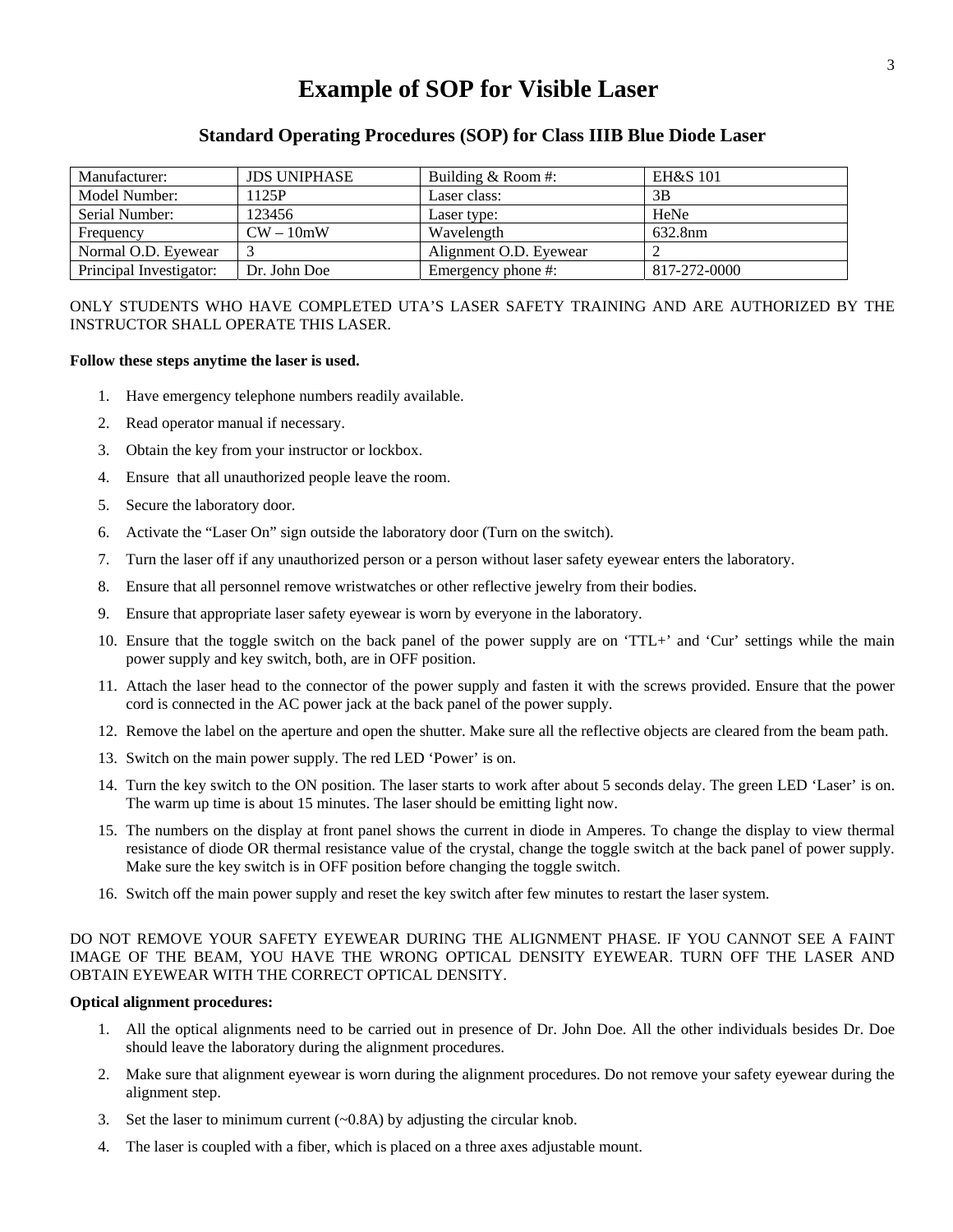- 5. It is important that the laser beam is limited to one new component at a time until the system is aligned. This will minimize uncontrolled reflection during alignment procedure.
- 6. When the fiber is coupled, remove the cover slip and the filter in front of CCD camera mounted on the microscope. Do not look into the microscope with your eye. Make sure that the setting knob is on CAMERA position
- 7. By looking at the computer screen, check for the beam spot for circularity and symmetry. You may go a bit out-of-focus by adjusting the microscope stage in Z-axis, to make the beam spot look bigger.
- 8. If not, make appropriate adjustments in the mirror angle or the three axes of the mount on which the fiber is mounted.
- 9. When alignment is completed, put back the filter in its position to avoid camera damage during actual experimentation.

#### **Shutdown procedure:**

- 1. Turn off the key switch first, and then switch off the main power of the power supply.
- 2. To keep the optic path free from dust, close the shutter.
- 3. Remove your laser safety eyewear and place them in their proper storage area.
- 4. Turn off the 'Laser in Use' lighted signs outside the laboratory.
- 5. Return the keys to your instructor or lockbox.

## **Emergency**:

- 1. If possible, shut down the laser and remove the key. If not possible, alert everyone to get out of the laboratory and leave the laboratory yourself.
- 2. If there is a fire, get everyone out of the laboratory immediately. At the same time shout "FIRE" loudly and frequently. Turn on a fire alarm using a pull station if possible.
- 3. If necessary, contact the UTA Police Department, emergency number at Ext. 2-3003 or to reach off-campus fire/police/ambulance dial 9-911.
- 4. Contact your instructor and the University's Laser Safety Officer at Ext. 2-2185 immediately and describe the emergency.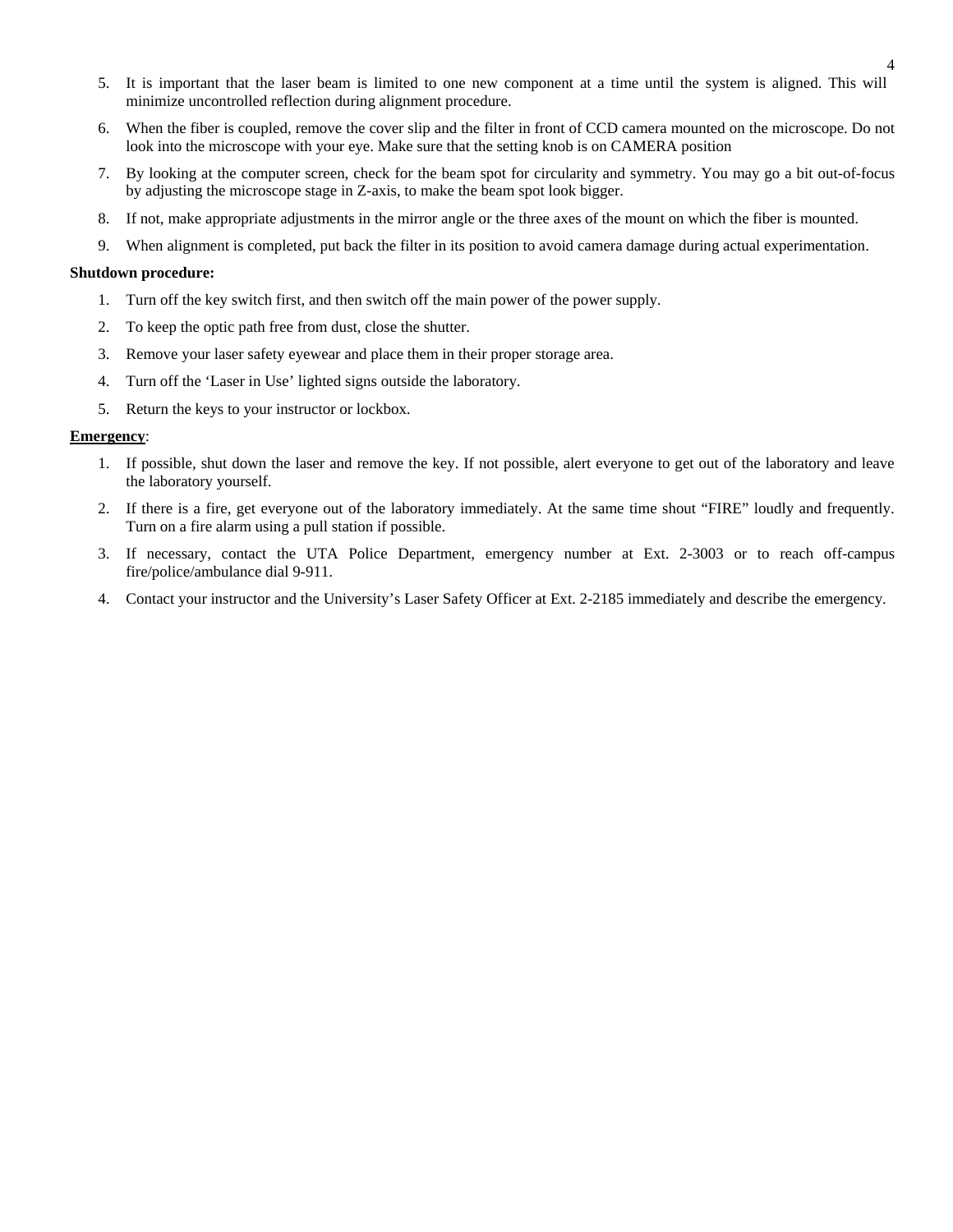## **Example of SOP for UV Laser**

## **Standard Operating Procedures (SOP) Class 4 Argon Laser**

| Manufacturer:           | <b>COHERENT</b>      | Building & Room #:     | <b>EH&amp;S 101</b> |
|-------------------------|----------------------|------------------------|---------------------|
| Model Number:           | <b>INNOVA 100-20</b> | Laser class:           |                     |
| Serial Number:          | 123456               | Laser type:            | Argon               |
| Frequency               | $CW$ 20 W            | Wavelength             | <b>UV 364</b>       |
| Normal O.D. Eyewear     |                      | Alignment O.D. Eyewear |                     |
| Principal Investigator: | Dr. John Doe         | Emergency phone #:     | 817-272-0000        |

## ONLY STUDENTS OR PERSONS WHO HAVE COMPLETED UTA'S LASER SAFETY TRAINING AND ARE AUTHORIZED BY THE INSTRUCTOR SHALL OPERATE THIS LASER.

## **Follow these steps anytime this laser is used.**

- 1. Have emergency telephone numbers readily available.
- 2. Read operator manual if necessary.
- 3. Obtain the key from your instructor or lockbox.
- 4. Ensure that all unauthorized people leave the room.
- 5. Secure the laboratory door.
- 6. Activate the "Laser On" sign outside the laboratory door (Turn on the switch).
- 7. Turn the laser off if any unauthorized person or a person without laser safety eyewear enters the laboratory.
- 8. Ensure that all personnel remove wristwatches or other reflective jewelry from their bodies.
- 9. Ensure that appropriate laser safety eyewear is worn by everyone in the laboratory.
- 10. Ensure that everyone in the laboratory is wearing proper UV protective clothing. This could include long sleeve shirts, gloves etc.
- 11. Set up the optical components, check that all the beam stops are in place and there are no unnecessary reflective surfaces in the optical path (verify that beam path is clear, for an example: no plastic bags on optics).
- 12. Read operator manual, if necessary.
- 13. Write tube hours in the logbook check for any notes in the logbook.
- 14. Verify that power connection for the laser is plugged into transformer.
- 15. Verify that the main power to the transformer is OFF.
	- a. Plug power connection for laser power supply into transformer.
	- b. Plug interlock "DONGLE" (J103) into laser power supply.
- 16. Verify that city cooling water is set to flow through power supply.
- 17. Turn on city water supply (red handle).
- 18. Verify that cooling water is flowing through power supply.
- 19. Plug in power for water pump.
- 20. Turn ON main power for the transformer.
- 21. Turn ON the key-switch for power supply.
- 22. Check for any fault error on remote control module.